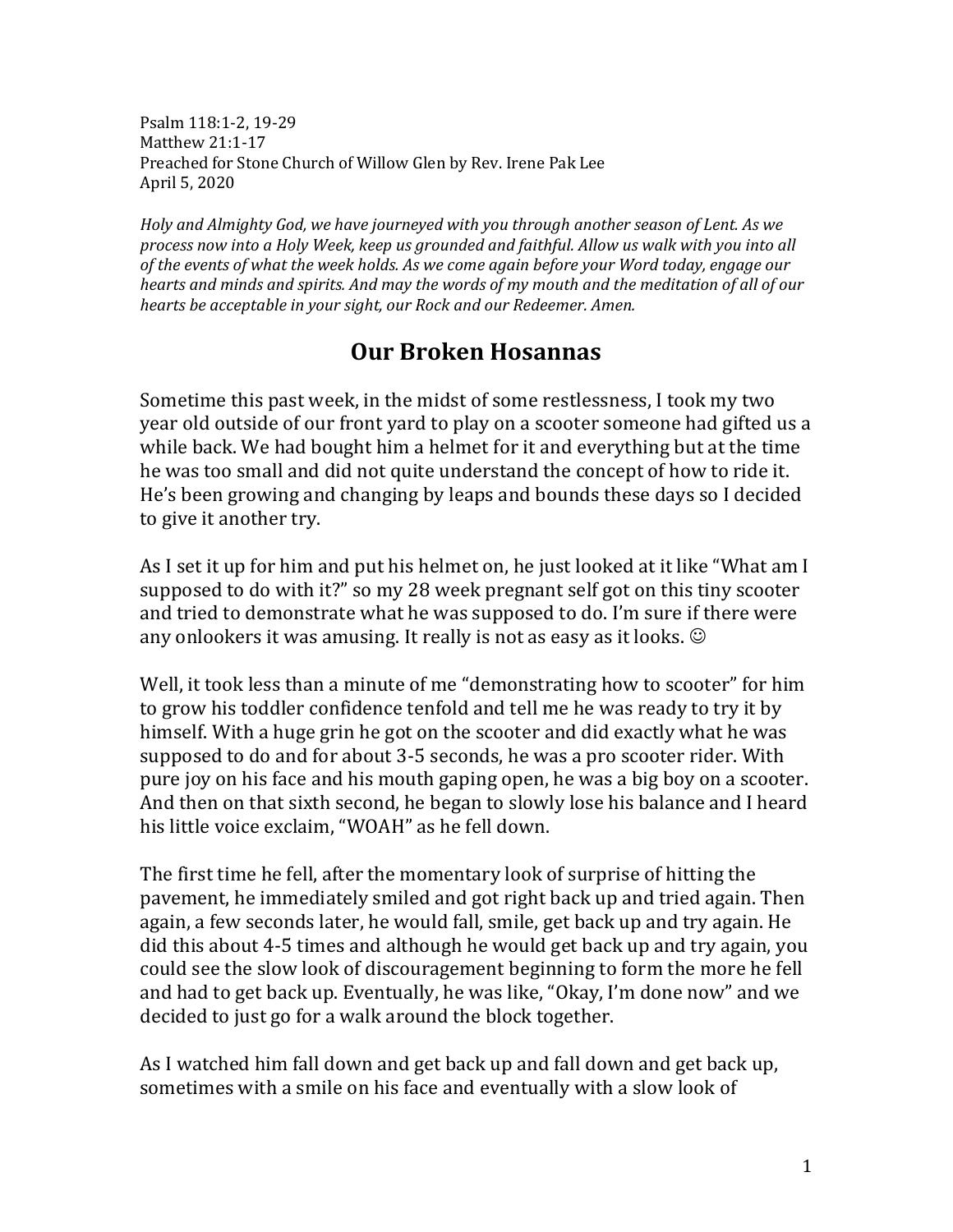discouragement, I could not help but think about the waves of our own lives in these days that we are living in. Watching him, I felt like it was this great analogy not just of life in general, but especially life right now, these very days we are living in. I don't know about you, but it feels like a rollarcoaster most days with waves of up and down, that I am feeling over and over very not over a span of a long time but sometimes within minutes or hours…feeling optimistic and sometimes even joyful mixed in with this thought of, "Oh man, am I going to keep falling down every time I get up?

There's a meme going around that simply says, "This is the Lentiest Lent I've ever Lented" and boy does that feel ever so true. Walking through the wilderness with God, not knowing where we are going, where we are headed, but trusting the path laid out for us? Check, check, check. This Lent has not just been something to consider or reflect on hypothetically, but it's been our reality for the last 4 weeks or so. 2020, the year of the Lentiest Lent we've ever Lented.

And now here we are on the brink of another Holy Week and in light of these days and in light of this familiar story, I'm hesitant to even say we know what's coming anymore no matter how well we know the story. And you know, I think that's the irony, maybe even the grace of this particular Holy Week. Going through a Holy Week with a pandemic happening all around us almost forces us to rethink and reimagine this story and what it is Jesus does and says; it forces us to rethink and reimagine this story and what it is that the crowds do and say; it forces us to rethink and reimagine this story and what it is the disciples, those faithful followers do and say; and perhaps gives us a deeper insight into the fact that by the end of the week, no matter what anyone has done or said, for a moment, Christ will be all alone, wrestling with his own doubts, fears, solitude, and brokenness.

But today, well, we do not begin that way today. Today, like my toddler on his first couple of tries on that scooter, we begin with some hope, some faith, a peek at the light at the end of the tunnel. We begin with cries of yes, desperation, but they are intertwined with cries of hope. In the Hebrew, the word "Hosanna" does not mean, "woohoo!" or "Yay God!" It actually means, "Save us!" Hosanna, save us! But the crowds yelling this are not yelling this in fearful tears but today they're crying it in abundant hope…Abundant hope in the one who comes in the name of the Lord. You see, at this point, those shouting this, they have no doubt that this Jesus is going to be the one to save them from the evils of the Empire and the powers and principalities that have brought them down. Their cries of Hosanna, save us, is full of hope and belief, trust and the expectation that they're not going to be let down.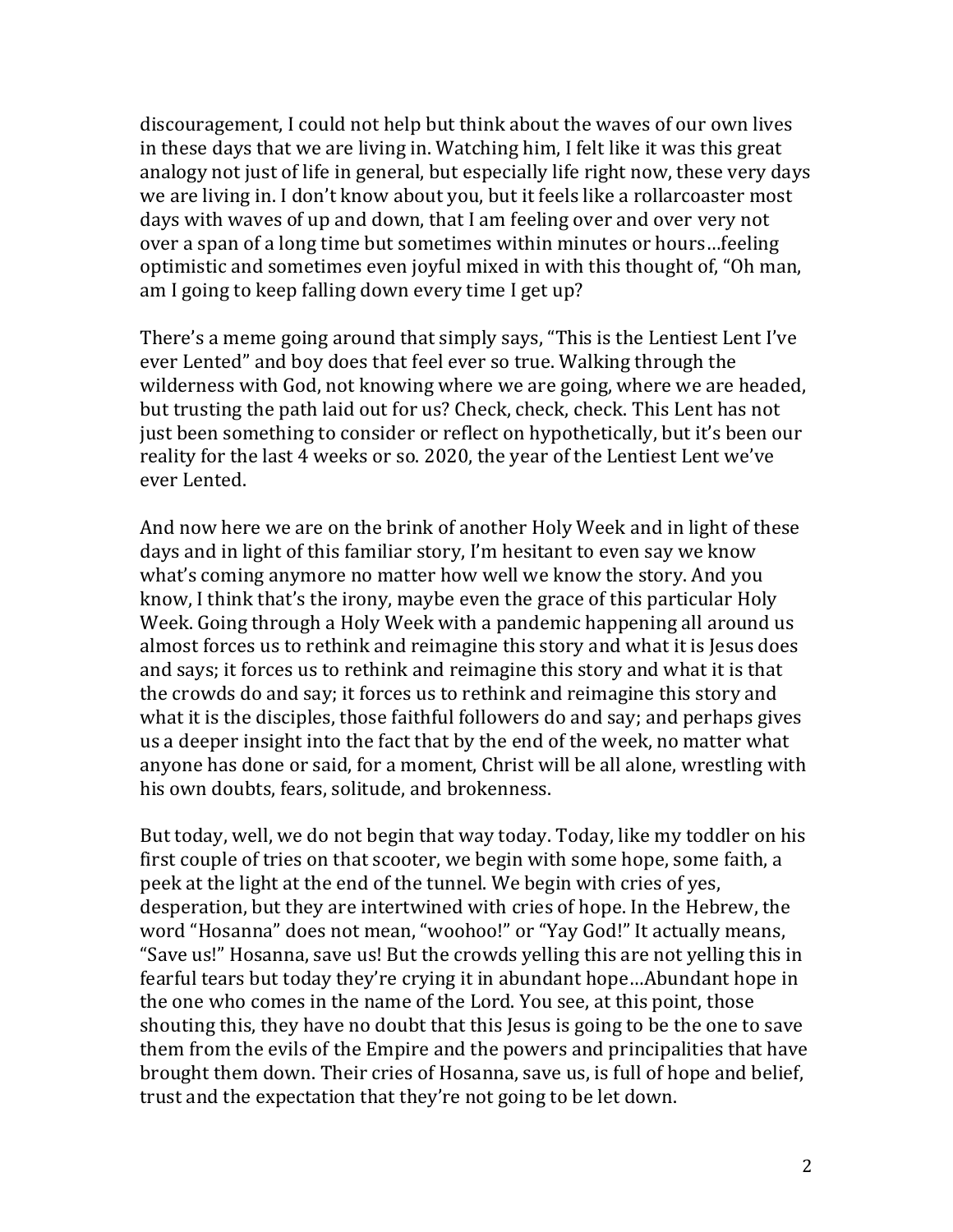They've seen this guy feed thousands of people, work miracles of healing, speak and teach in ways that empower them and excite them about this upside down Kingdom of God. They've seen him advocate for the most vulnerable and speak justice to those who would oppress them. Even after this triumphant entry, Jesus will overturn tables and call people out on their corruption. So even though he comes in on a lowly donkey, the crowds and his disciples shout for the hope they see and believe will come through the person of Jesus Christ.

You know, many scholars now conclude that Jesus was not the only one processing into Jerusalem that day. If you've ever been to Jerusalem and to the Old City, you know that there are several "gates" of entrance. Scholars say that Jesus entered through one gate while on the other side, Pontius Pilate, the Roman governor, was also coming through. The Roman governor would have been coming in to "keep the peace" during the festival of the Passover to control the crowds. When you juxtapose these two images, it is quite the contrast:

Through one gate, a government official riding in majestically with horses and helmets and weapons to "keep the peace" and on the other, a carpenter turned rabbi swaying in on a colt to start a revolution that would change the world. The power of empire on display on one end, and the power of the kingdom of heaven on the other. Hosanna-Save us! Blessed is the one who comes in the name of the Lord.

That's exactly what Jesus' "triumphant" entry was that day. It was in its own way a confrontation to the powers that be-to show a different way, a willingness to stand against the oppressors and to declare hope, peace, and joy. And although we do not have official record of what the march looked like for Pilate as he entered into the city on the one side, the palms, the cloaks, the cries of joy on the other end could not be contained…so much so that Scripture tells us that after Jesus enters the city, the city is thrown into turmoil asking, "WHO IS THIS?" And at this point, the crowds are able to faithfully and boldly declare to anyone who asks, "This is the prophet, Jesus."

Friends, today, as we stand on the edge of another Holy Week, my question for us today is, "Who do we say Jesus is for us right now during this time in our history and moment in our lives? Who we will we end up saying Jesus is? Who is God for us right now and how is God present with us? Will we be faithful to our God or will we forget all about the hope we had clung to in the first place?"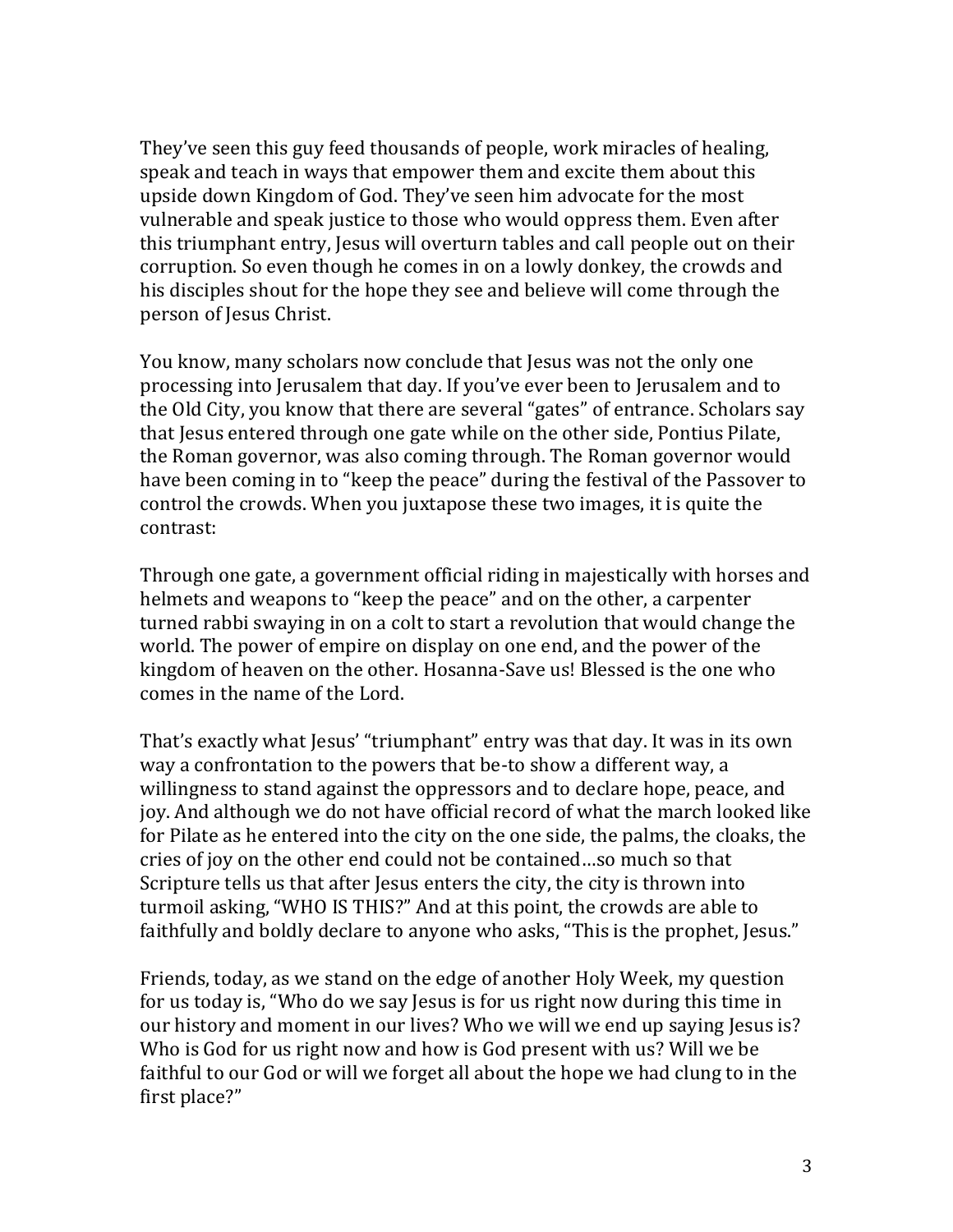I've had some time to reflect seriously about this and if I'm completely honest, it will probably be a good mixture of both feeling faithful and discouraged. You see, normally I'm on board with the humble donkey riding Jesus…but I realize that's because normally I have the choice, the option, to follow that one b/c usually, most of the time I'm feeling fine…I have the choice to follow the humble Jesus who isn't overbearing or powerful in the ways of the world…but in those moments when I'm really feeling discouraged, hopeless and frustrated and lost, do I really want to follow what looks like the weaker leader? The one who is not making any grand promises to me, the one who doesn't wear the right clothes, does not even have the right armor to protect himself…can this one protect me? Protect my family and our community?

Theologian Debie Thomas asks the same question but in a different way. She asks, "Will I choose the humble and the real? Or will I insist on the delusions of empire? Will I accompany Jesus on his ridiculous donkey, honoring the precarious path he has chosen? Or will my impatient and broken hosanna undermine my journey?"

In reference to Palm Sunday, Frederick Buechner writes this: "Despair and hope. They travel the road to Jerusalem together, as together they travel every road we take."

Friends, isn't that how it feels these days? Up and down with despair and hope?

How many times are we willing to fall and get back up? How much more isolation, grief, deaths, uncertainty and disappointments must we face before we get to the end of the story, the part that promises resurrection? I cannot imagine most of it and quite frankly, I know that I cannot bear it alone.

So even as we shout our broken hosannas today, here is the good news.

God in Jesus Christ can bear it. We will not be left alone. Because the whole point of the Holy Week we will encounter again is the promise that, *"There is no death we will die, small or big, literal or figurative, that Jesus will not hold in his crucified arms"* (Debie Thomas).

Because this love of God, it all comes to a peak at a cross. It reaches its peak at the moment of true despair and loss. The powers and principalities of this world will try and crucify any kind of exhibition that does not conform to its power. And that crucifixion will look like victory to some and look like defeat to others. Sometimes it will look like hope and sometimes it will look like despair.